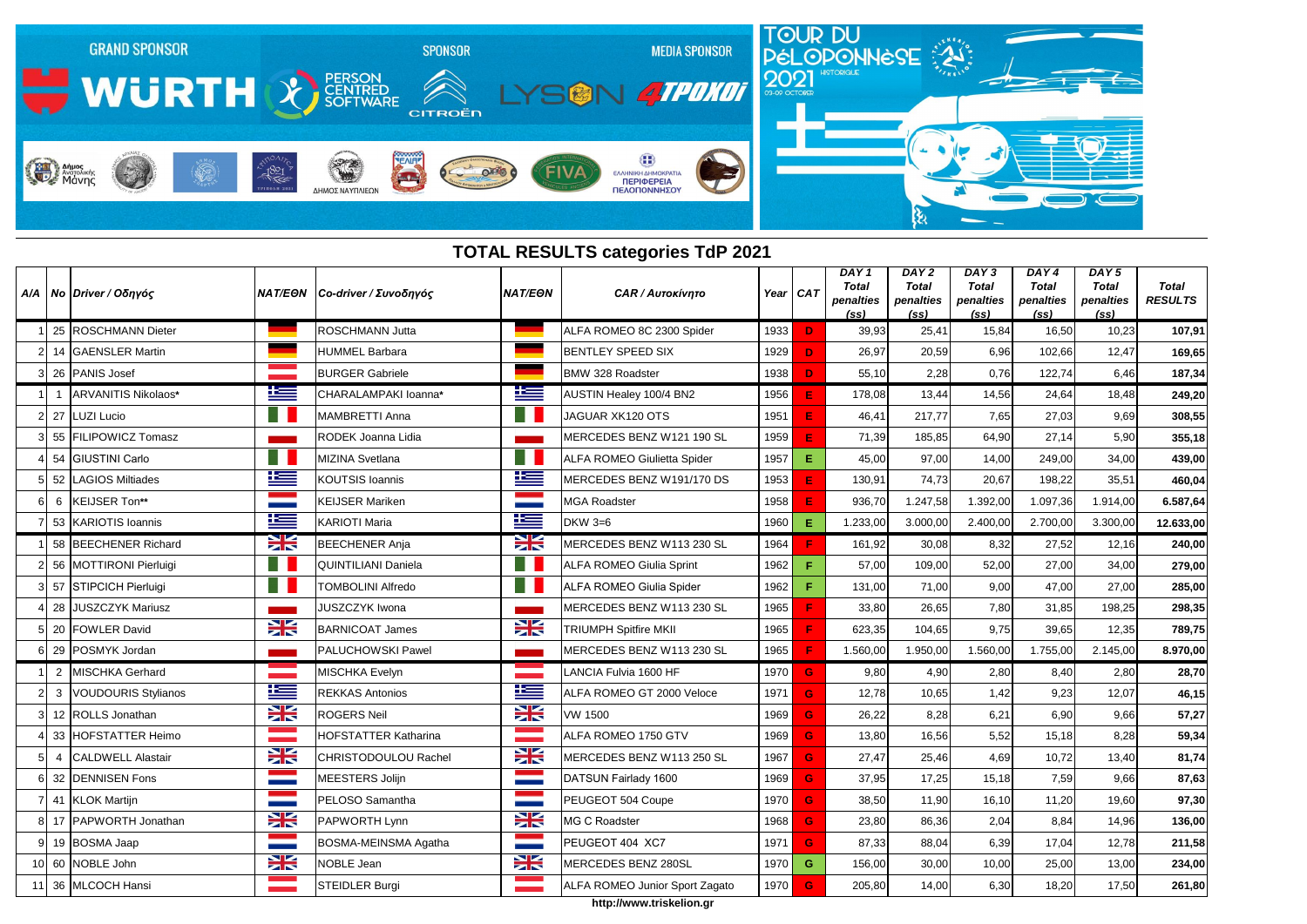## **TOTAL RESULTS categories TdP 2021**



|                | Α/Α   Νο   Driver / Οδηγός        |                    | ΝΑΤ/ΕΘΝ Co-driver / Συνοδηγός | <b>NAT/EON</b>           | <b>CAR / Αυτοκίνητο</b>           | Year | $1$ CAT | DAY <sub>1</sub><br>Total<br>penalties<br>(s <sub>S</sub> ) | DAY <sub>2</sub><br><b>Total</b><br>penalties<br>(s <sub>S</sub> ) | DAY <sub>3</sub><br><b>Total</b><br>penalties<br>(s <sub>S</sub> ) | DAY4<br><b>Total</b><br>penalties<br>(s <sub>S</sub> ) | DAY <sub>5</sub><br><b>Total</b><br>penalties<br>(s <sub>S</sub> ) | <b>Total</b><br><b>RESULTS</b> |
|----------------|-----------------------------------|--------------------|-------------------------------|--------------------------|-----------------------------------|------|---------|-------------------------------------------------------------|--------------------------------------------------------------------|--------------------------------------------------------------------|--------------------------------------------------------|--------------------------------------------------------------------|--------------------------------|
|                | 34 OLSZEWSKI Jerzy                |                    | <b>SCHELFHOUT Lieve</b>       |                          | MERCEDES BENZ W113 280 SL         | 1969 | G       | 75,90                                                       | 42,09                                                              | 29,67                                                              | 77,97                                                  | 44,16                                                              | 269,79                         |
|                | 13 35 MOSCICKI Artur              |                    | <b>MOSCICKI Adrian</b>        |                          | MERCEDES BENZ W113 280 SL         | 1969 | G       | 16,56                                                       | 252,54                                                             | 9,66                                                               | 11,73                                                  | 6,90                                                               | 297,39                         |
|                | 14 31 DELL"AGNELLO Marco          |                    | DELL"AGNELLO Andrea           |                          | ALFA ROMEO Spider Junior          | 1969 | G       | 43,47                                                       | 55,89                                                              | 2,76                                                               | 236,67                                                 | 12,42                                                              | 351,21                         |
|                | 39 KEMPE Jim                      |                    | <b>KEMPE Hennie</b>           |                          | <b>ALFA ROMEO GIULIA</b>          | 1971 | G       | 307,43                                                      | 39,05                                                              | 13,49                                                              | 21,30                                                  | 29,11                                                              | 410,38                         |
|                | 37 MALUSZYNSKA Joanna             |                    | DOBANIEWICZ-GRABOWSKA Magdale |                          | MERCEDES BENZ W113 280 SL         | 1970 | G       | 273,00                                                      | 2.100,00                                                           | 20,30                                                              | 140,70                                                 | 286,30                                                             | 2.820,30                       |
|                | 38 DUPEN Ella                     | X                  | <b>CHRISTODOULOU Sophia</b>   | X                        | VW Beetle 1300                    | 1971 | G       | 565,16                                                      | 290,00                                                             | 31,00                                                              | 88,00                                                  | 2.106,00                                                           | 3.080,16                       |
|                | 59 SAMARAS Alexandros             | 坚                  | SAMARA Alexandra              | <u>ik s</u>              | <b>ROLLS ROYCE SILVER SHADOW</b>  | 1968 | G       | 296,00                                                      | 304,00                                                             | 147,00                                                             | 351,00                                                 | 3.300,00                                                           | 4.398,00                       |
|                | 8 BUSH Julian                     | X                  | <b>PAPWORTH Simon</b>         | X                        | ALFA ROMEO 1750 Spider            | 1971 | G       | 63,19                                                       | 511,20                                                             | 1.704,00                                                           | 1.491,71                                               | 1.494,55                                                           | 5.264,65                       |
| $\overline{7}$ | DOUROS Anastasios                 | <u>ik –</u>        | CHELIOTOU Nota                | 华兰                       | AUTHI Mini 1000                   | 1973 |         | 5,84                                                        | 5,84                                                               | 1,46                                                               | 3,65                                                   | 4,38                                                               | 21,17                          |
|                | 15 VOTZAKIS Pavlos                | <u>اعتل</u>        | KATMEROU Vassiliki            | <u>is </u>               | MERCEDES BENZ 350 SLC             | 1973 |         | 10,95                                                       | 10,95                                                              | 0,73                                                               | 8,76                                                   | 12,41                                                              | 43,80                          |
|                | 43 HUBER Maximilian               |                    | <b>NEMETH Barbara</b>         | <b>The Common</b>        | <b>AUSTIN Mini 1000s</b>          | 1975 | н       | 16,50                                                       | 29,25                                                              | 6,00                                                               | 6,75                                                   | 9,75                                                               | 68,25                          |
|                | 22 HUBER Robert                   |                    | <b>HELLER Christiane</b>      | <b>The Company</b>       | <b>BMW 3.0 S</b>                  | 1972 |         | 54,72                                                       | 6,48                                                               | 3,60                                                               | 16,56                                                  | 10,80                                                              | 92,16                          |
|                | 16 FESSL Werner                   | a a shekara        | <b>WALLA Weltraud</b>         | a provincia              | FIAT 131 Abarth Rally             | 1976 | н       | 50,16                                                       | 6,08                                                               | 2,28                                                               | 13,68                                                  | 26,60                                                              | 98,80                          |
|                | 11 PINTARICH Franz                |                    | <b>PINTARICH Ursula</b>       |                          | FORD Escort RS2000                | 1973 | н       | 108,04                                                      | 5,84                                                               | 1,46                                                               | 14,60                                                  | 5,84                                                               | 135,78                         |
|                | 24 CERIBELLI Antonio              | a se               | <b>MARINACCI Marco</b>        | H I                      | <b>ALFA ROMEO Spider</b>          | 1972 |         | 58,32                                                       | 70,56                                                              | 5,04                                                               | 49,68                                                  | 21,60                                                              | 205,20                         |
|                | 51 ZACHOPOULOU-ANTONATOU Christin |                    | ZACHOPOULOU Miranda           | 华兰                       | LANCIA Fulvia Coupe 1,3s          | 1973 | н       | 189,07                                                      | 66,43                                                              | 8,76                                                               | 59,86                                                  | 13,14                                                              | 337,26                         |
|                | 42 STORACE Francesco              | H                  | PAULUCCI BAROUKH Francesca    | Ħ                        | <b>TRIUMPH TR6</b>                | 1974 | н       | 113,22                                                      | 6,66                                                               | 13,32                                                              | 294,52                                                 | 17,02                                                              | 444,74                         |
|                | 10 40 BANTZIS Antonios            | <u>is –</u>        | PAPASOTIRIOU Dimosthenis      | <u>ik se</u>             | <b>LANCIA Beta Montecarlo</b>     | 1976 |         | 153,52                                                      | 99,56                                                              | 72,96                                                              | 164,92                                                 | 107,92                                                             | 598,88                         |
|                | 11 44 NIETRZEBA Adam              |                    | LYSON Tomasz                  |                          | <b>BUICK Century Custom Wagon</b> | 1976 | н       | 215,84                                                      | 1.003,96                                                           | 481,84                                                             | 318,44                                                 | 117,04                                                             | 2.137,12                       |
| 5              | VAN ZANTEN Edward**               |                    | <b>VAN ZANTEN Mirjam</b>      |                          | PEUGEOT 504 Coupe                 | 1972 |         | 1.165,68                                                    | 1.552,32                                                           | 1.728,00                                                           | 1.355,76                                               | 2.376,00                                                           | 8.177,76                       |
|                | 9 GEORGOSOPOULOS Aris             | <u>r –</u>         | PAPANIKOLAOU Eleni            | <u>r –</u>               | <b>VW GOLF GTi</b>                | 1978 |         | 5,46                                                        | 7,80                                                               | 0,78                                                               | 0,78                                                   | 4,68                                                               | 19,50                          |
|                | 23 VAN DER STEEN Arie             | <b>State State</b> | <b>VAN DER STEEN Matthijs</b> | <b>Contract Contract</b> | PORSCHE 924                       | 1980 |         | 92,00                                                       | 24,00                                                              | 9,60                                                               | 15,20                                                  | 25,60                                                              | 166,40                         |
|                | 45 MORAITIS Nikolaos              | ٢                  | <b>KOKKINOU Vera</b>          | <u>ik –</u>              | LADA BA3-2101                     | 1978 |         | 88,14                                                       | 40,56                                                              | 14,82                                                              | 24,18                                                  | 28,08                                                              | 195,78                         |
|                | 48 WOLHFART Volker                |                    | LAUTON Karin                  | Ш                        | PORSCHE 911 SC                    | 1980 |         | 34,40                                                       | 168,00                                                             | 23,20                                                              | 27,20                                                  | 21,60                                                              | 274,40                         |
|                | 47 STEFOU Alexandros              | <u>ik –</u>        | ZACHAROPOULOS Nikolaos        | <u>ikas</u>              | NISSAN A10 Violet                 | 1980 |         | 122,40                                                      | 81,60                                                              | 33,60                                                              | 52,80                                                  | 21,60                                                              | 312,00                         |
|                | 6 21 KNUCHEL Ulrich               | $\leftarrow$       | <b>KNUCHEL Verena</b>         | $\leftarrow$             | <b>TRIUMPH Dolomite</b>           | 1977 |         | 37,73                                                       | 123,97                                                             | 5,39                                                               | 36,96                                                  | 278,74                                                             | 482,79                         |
|                | 7 46 KUIPER Remco                 | <b>Contract</b>    | <b>WANTIA Jordy</b>           | <b>Contract Contract</b> | DATSUN 180B                       | 1978 |         | 161,46                                                      | 385,32                                                             | 124,80                                                             | 28,86                                                  | 8,58                                                               | 709,02                         |

**http://www.triskelion.gr**